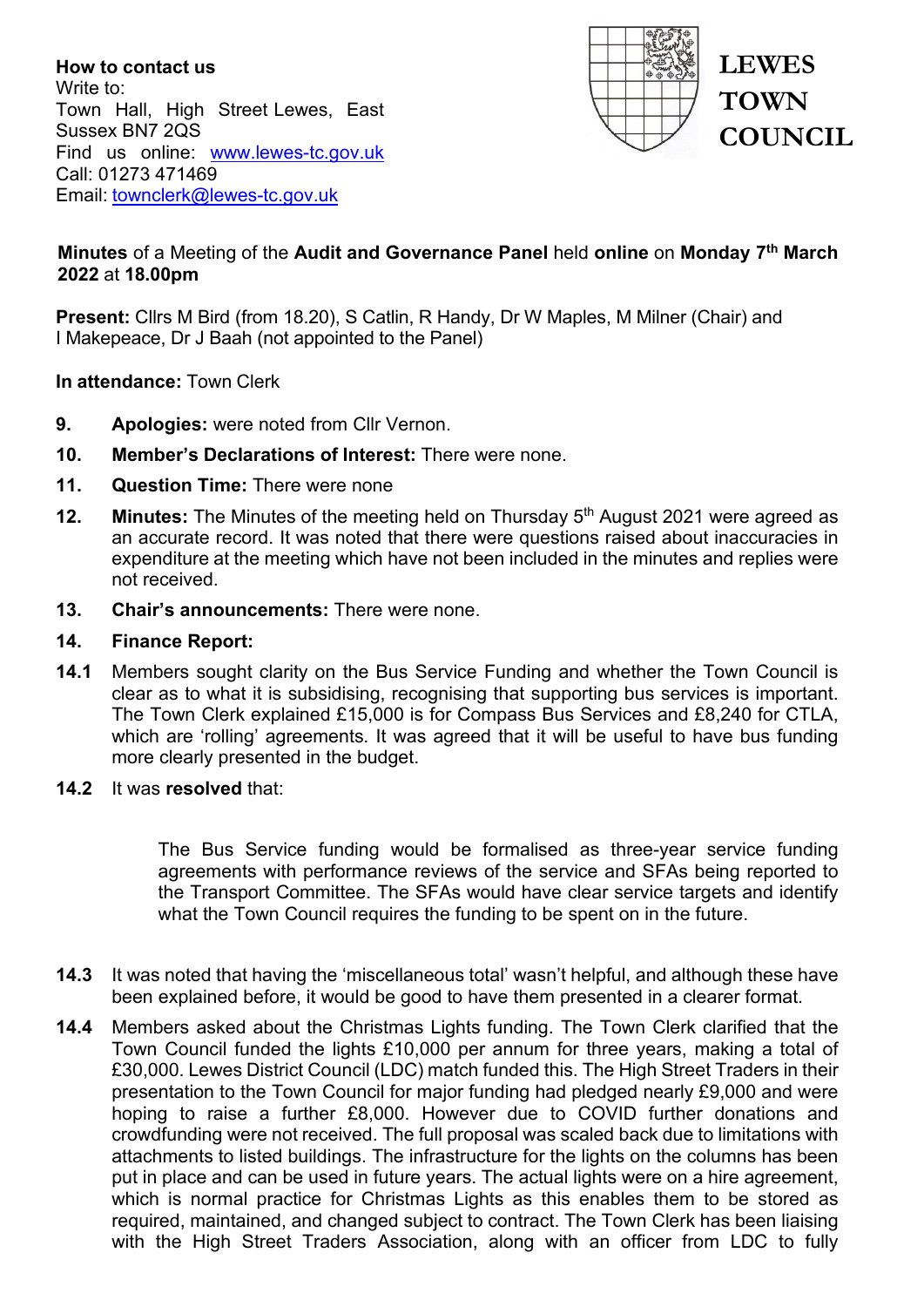understand the financial implications. It is understood just over £60,000 has been spent over the three-year period. The Town Clerk will continue to work with the officer at LDC and the HSTA to clarify the expenditure. Members agreed that going forward the Town Council must ensure agreements are in place with grantees, and the Council's new robust major funding process will support this, along with measures such as releasing funding on production of invoices.

# **15. Interim Internal Report:**

**15.1** Points were raised about processes that were deemed inadequate. Some councillors noted that some inadequacies were previously raised by councillors. The Town Clerk explained that her approach to Internal Audit is different and that being new in the post it was important to explore areas with the Internal Auditor. This resulted in some existing areas being noted for consideration and other areas which were new, such as online payment systems, had been highlighted for improvements.

## **16. Review Major Funding Procedure:**

- **16.1** Members reviewed the procedure following its recent application at Full Council.
- **16.2** Members discussed the value of scoring beforehand and being able to score after hearing answers to questions posed to the applicant.
- **16.3** Cllr Maples had sent a proposal earlier that day for improving the Major Grants assessment process which was discussed at length. It was agreed that the guide to differentiate scores was implemented. Sustainability should remain as a scoring factor as it is applicable to some applications. It was agreed that 'personal (subjective) assessment' shouldn't be scored. The Policy section of the form should include new criteria regarding supporting inclusivity and diversity, minority, special needs, and protected groups/interests. The entire criteria should then be listed in section 1 of the Assessment Sheet.
- **16.4** It was agreed that the Grant Panel should undertake an initial assessment of Major Funding applications with the ability to invite the applicant to present their application and answer questions. The Grant Panel would then make a recommendation to Full Council, who would in turn undertake the scoring assessment. An Extraordinary Grant Panel would be convened to assess Major Funding applications. Applications would need to be received four clear weeks before the Full Council meeting to allow for this process to be completed in a timely manner.
- **16.5** It was agreed that for Major Funding applications there should be clear indication whether the project will go ahead without Town Council funding and/or whether it can go ahead if the applicant receives less money than requested from the Town Council. Applicants should be clear about other funding sources, confirming when these are obtained, and encouraged to source other funding.
- **16.6** Members agreed that it is important to ascertain robustness and impact for the Major Funding application and for there to be monitoring and evaluation when the project was complete.
- **16.7** It was **resolved** that:

The Town Clerk revise the Major Funding procedure for the Audit and Governance Panels future consideration.

**16.8** It was noted that the whole application form needs to be reviewed and this would be undertaken in time for the 2023 to 2024 cycle and ideally a form available on the Town